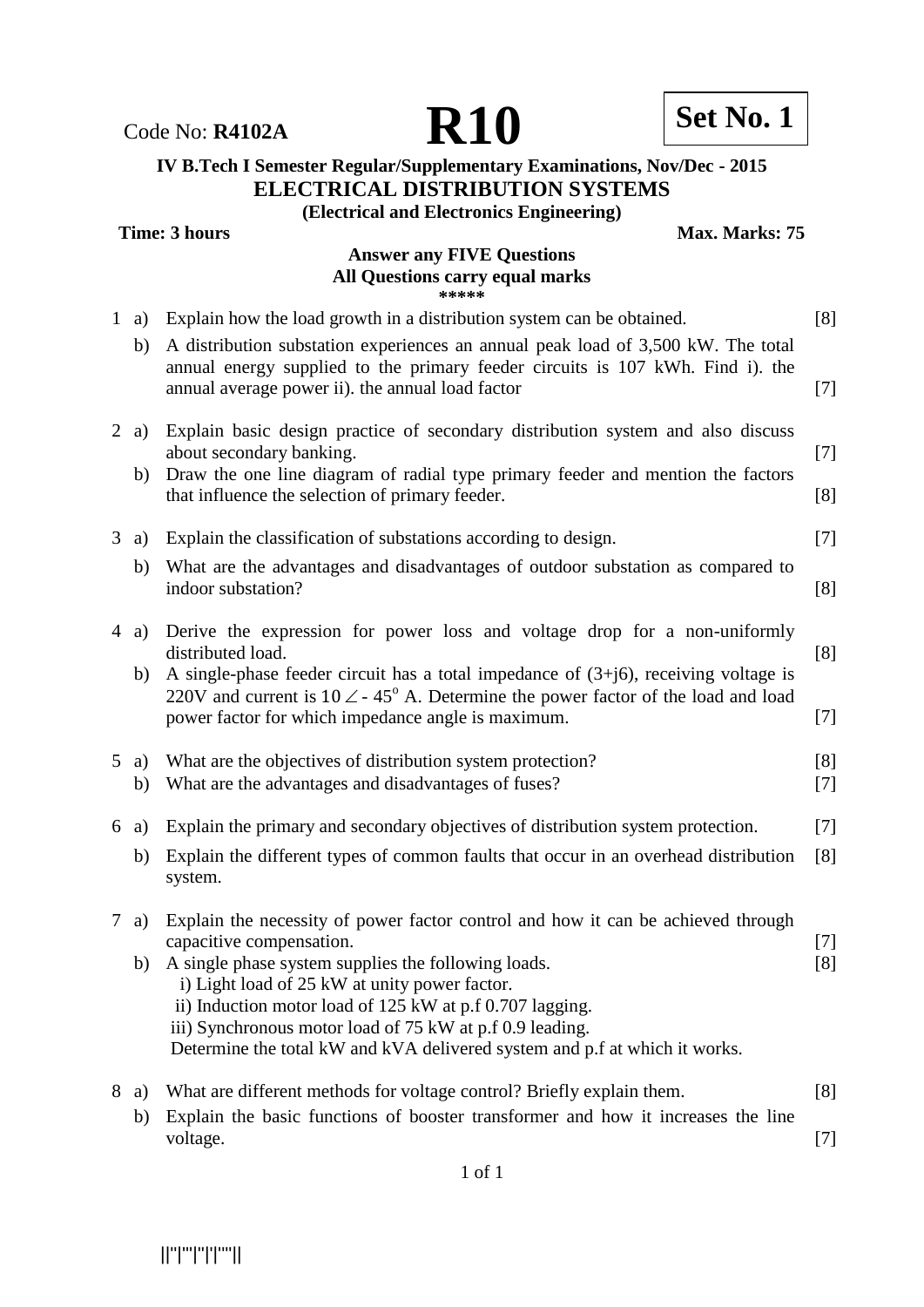**Time: 3 hours Max. Marks: 75** 

#### **Answer any FIVE Questions All Questions carry equal marks \*\*\*\*\***

| $\mathbf{1}$   |              | Explain the classification of different loads along with their characteristics.                                                                                                                                                                                                                                                                                                                                                                                              | $[15]$       |
|----------------|--------------|------------------------------------------------------------------------------------------------------------------------------------------------------------------------------------------------------------------------------------------------------------------------------------------------------------------------------------------------------------------------------------------------------------------------------------------------------------------------------|--------------|
|                | $2$ a)<br>b) | Classify different types of primary feeders and give their merits and demerits<br>Assume that feeder has a length of 3 Km and that the new feeder uniform<br>loading has increased to 3 times the old feeder loading. Determine the new<br>maximum length of the feeder with the same percent voltage drop if the new<br>feeder voltage level is increased to 34.5kV from the previous voltage level of<br>12.47kV.                                                          | [8]<br>$[7]$ |
| 3              |              | Explain the perpendicular Bisector rule method and X-Y co-ordinate method for<br>optimal location of substation.                                                                                                                                                                                                                                                                                                                                                             | $[15]$       |
| $\overline{4}$ |              | Derive an approximate voltage drop $\&$ power loss equation of primary feeder<br>and give the condition for load p.f. at which voltage drop is maximum.                                                                                                                                                                                                                                                                                                                      | $[15]$       |
| 5              | a)           | Explain the principle of operation of circuit Re closure.                                                                                                                                                                                                                                                                                                                                                                                                                    | $[7]$        |
|                | b)           | Explain the operation of a Line sectionalizer and fuse.                                                                                                                                                                                                                                                                                                                                                                                                                      | [8]          |
|                | 6a)          | Explain Recloser- Circuit breaker coordination procedure in distribution system<br>protection.                                                                                                                                                                                                                                                                                                                                                                               | [8]          |
|                | b)           | What is a protective device? Explain their objectives.                                                                                                                                                                                                                                                                                                                                                                                                                       | $[7]$        |
| $\tau$         | a)<br>b)     | Write notes on need for maintaining good voltage profile in power systems and<br>need to improve power factor.<br>A 3-phase substation transformer has a name plate rating of 7250 kVA and a<br>thermal capability of 120% of the name plate rating. If the connected load is<br>8816 kVA with a 0.85pf lagging, determine the following:<br>i) The kVAR rating of the shunt capacitor bank required to decrease the kVA<br>load of the transformer to its capability level. | $[5]$        |
|                |              | ii) The power factor of the corrected level.                                                                                                                                                                                                                                                                                                                                                                                                                                 | $[10]$       |
| 8              | a)           | Explain the importance of voltage control and the different methods adopted for<br>the voltage control.<br>Explain different types of equipment needed for voltage control with neat                                                                                                                                                                                                                                                                                         | $[7]$        |
|                | b)           | diagrams.                                                                                                                                                                                                                                                                                                                                                                                                                                                                    | [8]          |

||''|'''|''|'|''''||

Code No:**R4102A R10 Set No. 2**

**IV B.Tech I Semester Regular/Supplementary Examinations, Nov/Dec - 2015 ELECTRICAL DISTRIBUTION SYSTEMS (Electrical and Electronics Engineering)**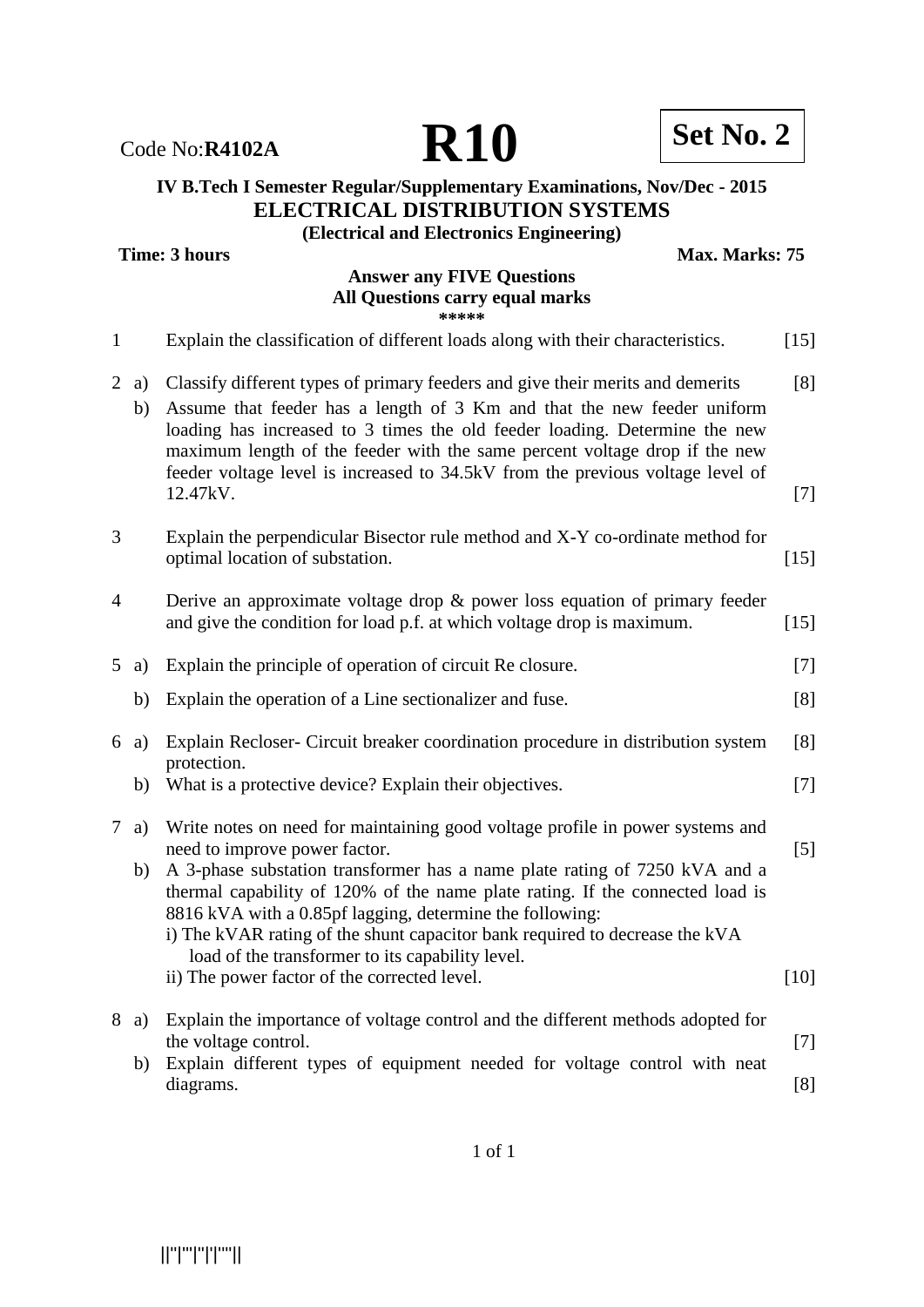||''|'''|''|'|''''||

# **IV B.Tech I Semester Regular/Supplementary Examinations, Nov/Dec - 2015 ELECTRICAL DISTRIBUTION SYSTEMS**

**(Electrical and Electronics Engineering)**

**Time: 3 hours Max. Marks: 75** 

### **Answer any FIVE Questions All Questions carry equal marks \*\*\*\*\***

1 Explain how the loads are classified in distribution systems and how they are

|                |            | classified? Also explain their different characteristics.                                                                                                                                                                                                                        | $[15]$       |
|----------------|------------|----------------------------------------------------------------------------------------------------------------------------------------------------------------------------------------------------------------------------------------------------------------------------------|--------------|
|                | $2$ a)     | Compare the radial and loop type primary feeders.                                                                                                                                                                                                                                | $[7]$        |
|                | b)         | Explain the various selection factors that influence the design and operation of<br>primary feeders.                                                                                                                                                                             | [8]          |
| 3              |            | How do you analyse a substation service area with 'n' primary feeders.                                                                                                                                                                                                           | $[15]$       |
| $\overline{4}$ | a)<br>b)   | Derive the approximate voltage drop and power loss equation of primary<br>feeders of a non-uniformly distributed loads.<br>A single phase feeder circuit has total impedance $(0.5 + j 0.2)$ $\Omega$ , $Vr = 230V$ and<br>$Ir=5L-30^0$ A. Determine:<br>i) Power factor of load | $[7]$        |
|                |            | ii) Load P.f for which impedance angle in maximum and<br>iii) Find and derive the expression for load p.f for which the drop in maximum.                                                                                                                                         | [8]          |
| 5              |            | Describe the principle of operation of:<br>a) fuses<br>b) Circuit breakers<br>c) Line sectionalizer<br>d) Circuit recloser.                                                                                                                                                      | $[15]$       |
|                |            |                                                                                                                                                                                                                                                                                  |              |
|                | 6 a)<br>b) | Explain the salient points in general co-ordination procedure in an electrical<br>distribution system.<br>Explain Recloser - Recloser coordination.                                                                                                                              | [8]<br>$[7]$ |
| $\tau$         | a)<br>b)   | Explain the economic justification of installing a capacitor in distribution<br>system.<br>Explain shunt capacitors compensation                                                                                                                                                 | [8]<br>$[7]$ |
| 8              | a)         | Explain the various ways to improve the overall voltage regulation in a<br>Distribution system.<br>b) Write short notes on any two methods of voltage control?                                                                                                                   | $[7]$<br>[8] |

1 of 1